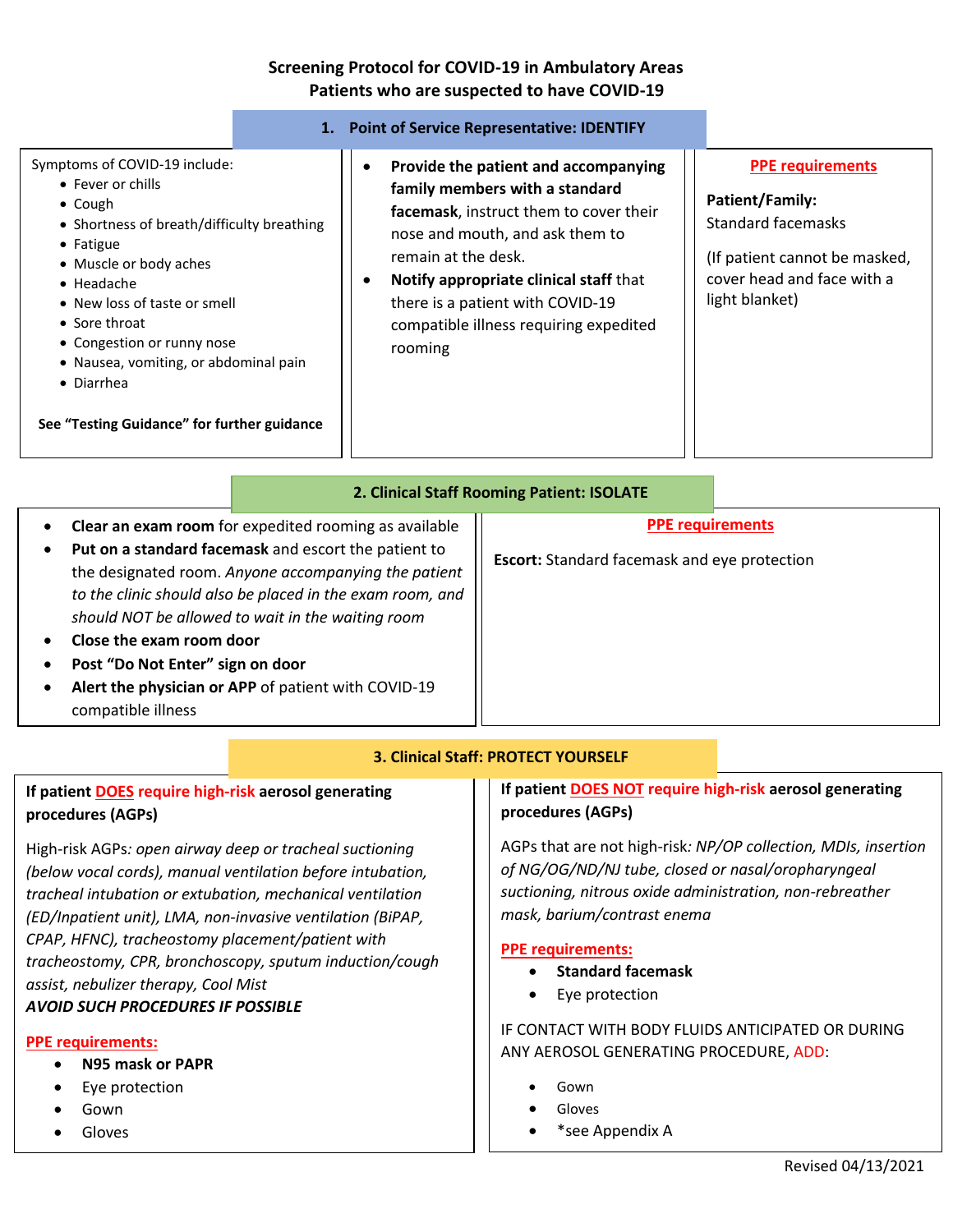## **Screening Protocol for COVID-19 in Ambulatory Areas Patients who are suspected to have COVID-19**

#### **4. Testing: NEED FOR COVID-19 TESTING**

- Testing is *recommended* for a child with a COVID-19 compatible illness who:
	- o presents to urgent care or other ambulatory settings OR
	- $\circ$  is at home and has an essential (i.e., cannot be safely deferred) procedure or other medical encounter planned within the next two weeks
- Testing is *required* for all patients, regardless of symptoms, if:
	- o they require an inpatient admission
	- $\circ$  they have an upcoming surgical procedure/high-risk aerosol generating procedure, ~72 hours prior to their procedure
- For the most updated processes on how to order COVID-19 testing for symptomatic children and children requiring preprocedure testing, as well as testing locations and hours: [https://luriechildrens](https://luriechildrens-my.sharepoint.com/:w:/r/personal/wlau_luriechildrens_org/_layouts/15/guestaccess.aspx?e=w0g92s&share=EcLa8RKl5olAq_dSxMwk4nQB10MClSG02Qj8ZBQifRpEgA)[my.sharepoint.com/:w:/r/personal/wlau\\_luriechildrens\\_org/\\_layouts/15/guestaccess.aspx?e=w0g92s&share=EcLa8RKl5o](https://luriechildrens-my.sharepoint.com/:w:/r/personal/wlau_luriechildrens_org/_layouts/15/guestaccess.aspx?e=w0g92s&share=EcLa8RKl5olAq_dSxMwk4nQB10MClSG02Qj8ZBQifRpEgA) [lAq\\_dSxMwk4nQB10MClSG02Qj8ZBQifRpEgA](https://luriechildrens-my.sharepoint.com/:w:/r/personal/wlau_luriechildrens_org/_layouts/15/guestaccess.aspx?e=w0g92s&share=EcLa8RKl5olAq_dSxMwk4nQB10MClSG02Qj8ZBQifRpEgA)

#### **5.** Specimen Collection: PROTECT YOURSELF

Only 1 swab specimen needs to be collected for both of the following tests:

- 1) COVID-19: Order *COVID-19 (SARS-COV-2)PCR, SPECIAL ID*
	- o Insert swab deeply into **nostril parallel to palate**, allow swab to absorb secretions, and gently rub and roll the swab. Both nasopharyngeal areas can be swabbed, but, is not necessary if swab is saturated with patient secretions after swabbing one nasopharyngeal side.
	- o Video of NP swab technique: <https://www.youtube.com/watch?v=mzs9c37N9RY>

2) RVP: RVP testing should be performed at the discretion of the physician

- Tightly seal viral transport media, double bag specimen with requisition in outer bag. Coordinate sending of specimen to the laboratory. If at the main hospital, the specimen can be sent to the laboratory via the pneumatic tube system
- Instruct family to wear standard facemask during patient specimen collection

#### **6. Clinic staff: Room Turnover for Suspected/Confirmed COVID-19 Patient**

#### After the patient has left the room:

- **Room is available for immediate cleaning UNLESS** high-risk aerosol generating procedure occurred.
	- o If so, wait minimum time to 2 hours for clean if possible and **DO NOT** room another patient in the exam room prior to this time frame
- Use appropriate hospital-approved disinfectants (see Appendix B) to clean all high touch items and surfaces
	- o Door handles
	- o Computer keyboards
	- o Exam table
	- o Chairs
	- o Countertops
	- o Any equipment used in the exam and evaluation of the patient

#### **PPE Requirements**

Perform in private room with door closed

**Patient/Family:** Standard facemask

**HCWs entering room:** Standard facemask\*, gown, gloves, eye protection

\*N95/PAPR if anticipating high-risk aerosol generating procedures

#### **PPE Requirements**

**If entering an exam room in which a high-risk aerosol generating procedure occurred prior to 2 hours:**

- N95
- Gown
- Gloves
- Eye protection

**If entering the exam room after the 2 hours or no high-risk aerosol generating procedure occurred:**

- Gown
- Gloves

\*see Appendix A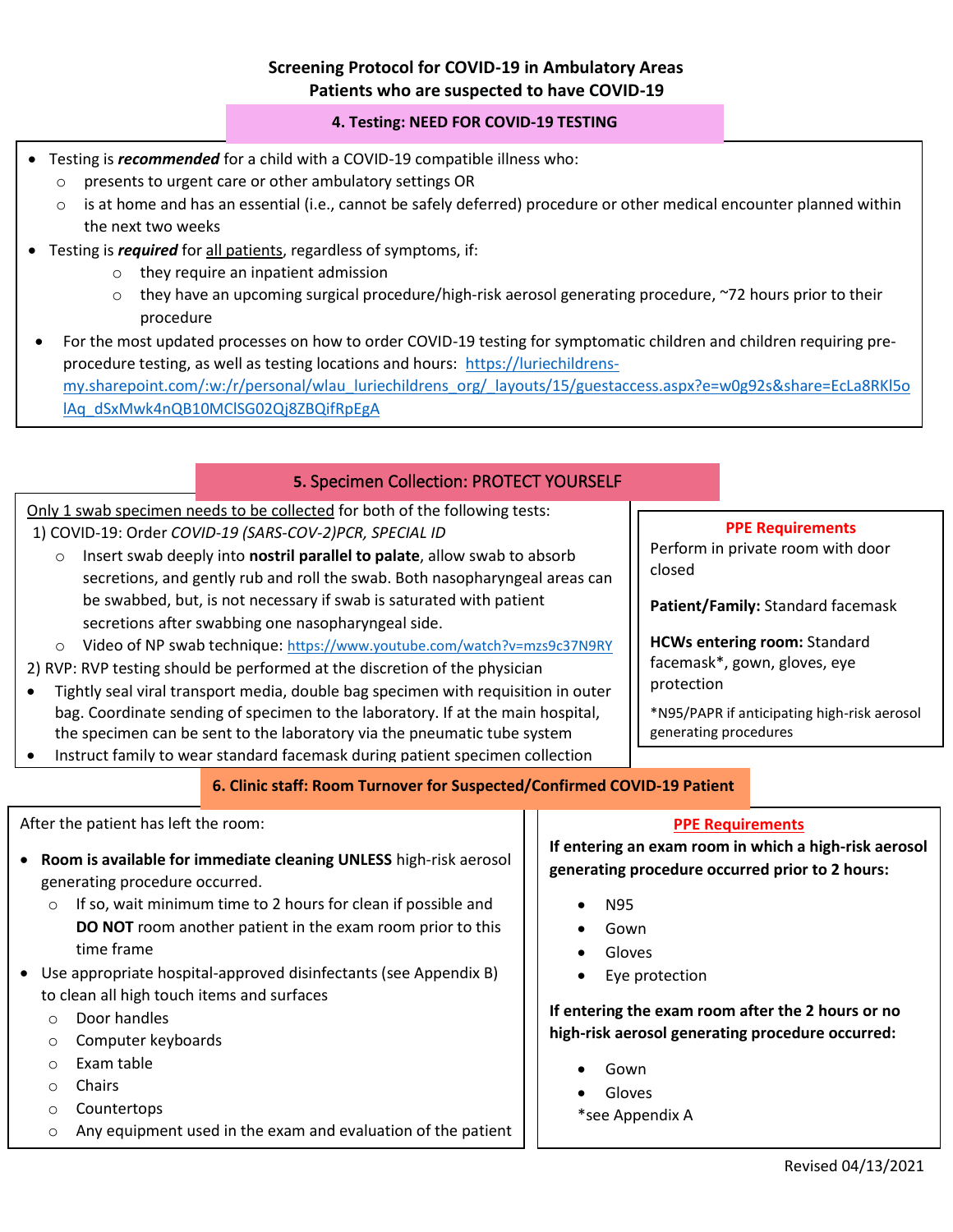# **Screening Protocol for COVID-19 in Ambulatory Areas Patients who are suspected to have COVID-19 Appendix A: Examples of PPE available to healthcare workers**



Gown Gloves Eye Protection



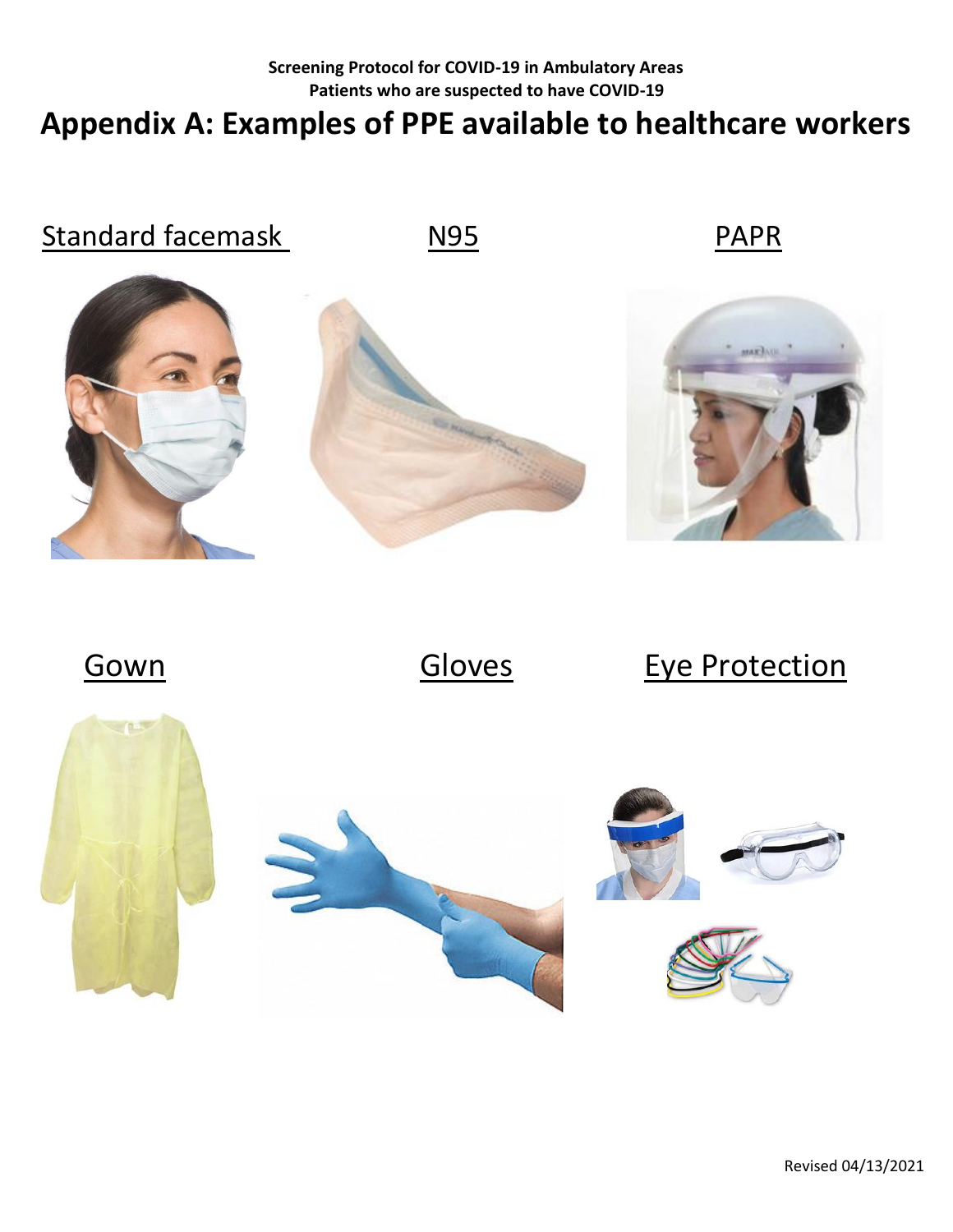# **Screening Protocol for COVID-19 in Ambulatory Areas Patients who are suspected to have COVID-19 Appendix B: Examples of disinfectants approved for use against COVID-19**



While these are common disinfectants we currently use, you may see disinfection wipes from other vendors. Staff should pay very close attention to the label instructions for use and the wet (or contact) time to ensure proper disinfection of surfaces and equipment is achieved. Remember, the wet time is the amount of time a surface must be kept WET to achieve proper disinfection.